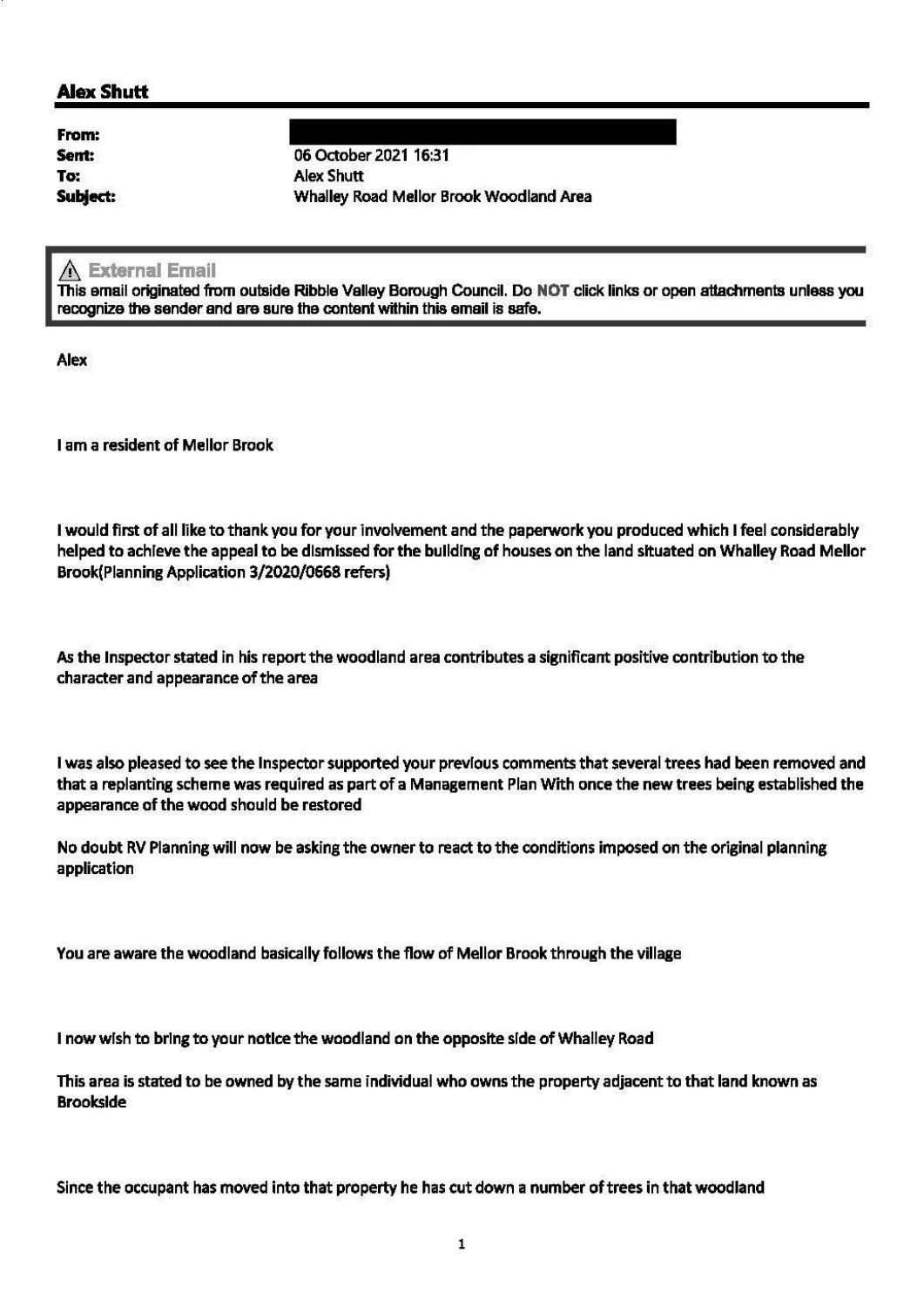He has also trimmed drastically other trees in the area of his home

No permission being asked for or given by RV Planning(you may tell me this is not required but please read on)

In truth the area now looks a disgrace

Which is especially sad when it is central to the village

It effects the visual amenity of the village

That area sees many many walkers/pedestrians

It is the habitat of local wildlife and is frequented by numerous species of birds

Bats have been seen on numerous occasions flying between the two wooded areas

He has also tried to obtain planning permission for houses on that Woodland through a third party(3/2020/0016 ) but this was refused by RVBC

The condition of the woodland was brought to the attention to RVBC by residents at that time the above application was presented

We were informed the situation details and the comments of local residents would be brought to the notice of a Countrywide Officer

We accept because of Covid etc it has been difficult to proceed these situations

But we would ask now that the matter be reviewed at the earliest opportunity

Local residents are of the opinion the comments made by the Inspector very much relate to this area also

Obviously we cannot do anything about the situation that has been allowed to develop by the owner

What we are asking for as local residents

Is that you as Countrywide Officer View the area of concern

Then agree with local residents on those concerns raised

Request that the owner with immediate effect put in place a Management Plan for that area

The Countryside Officer then review the plan